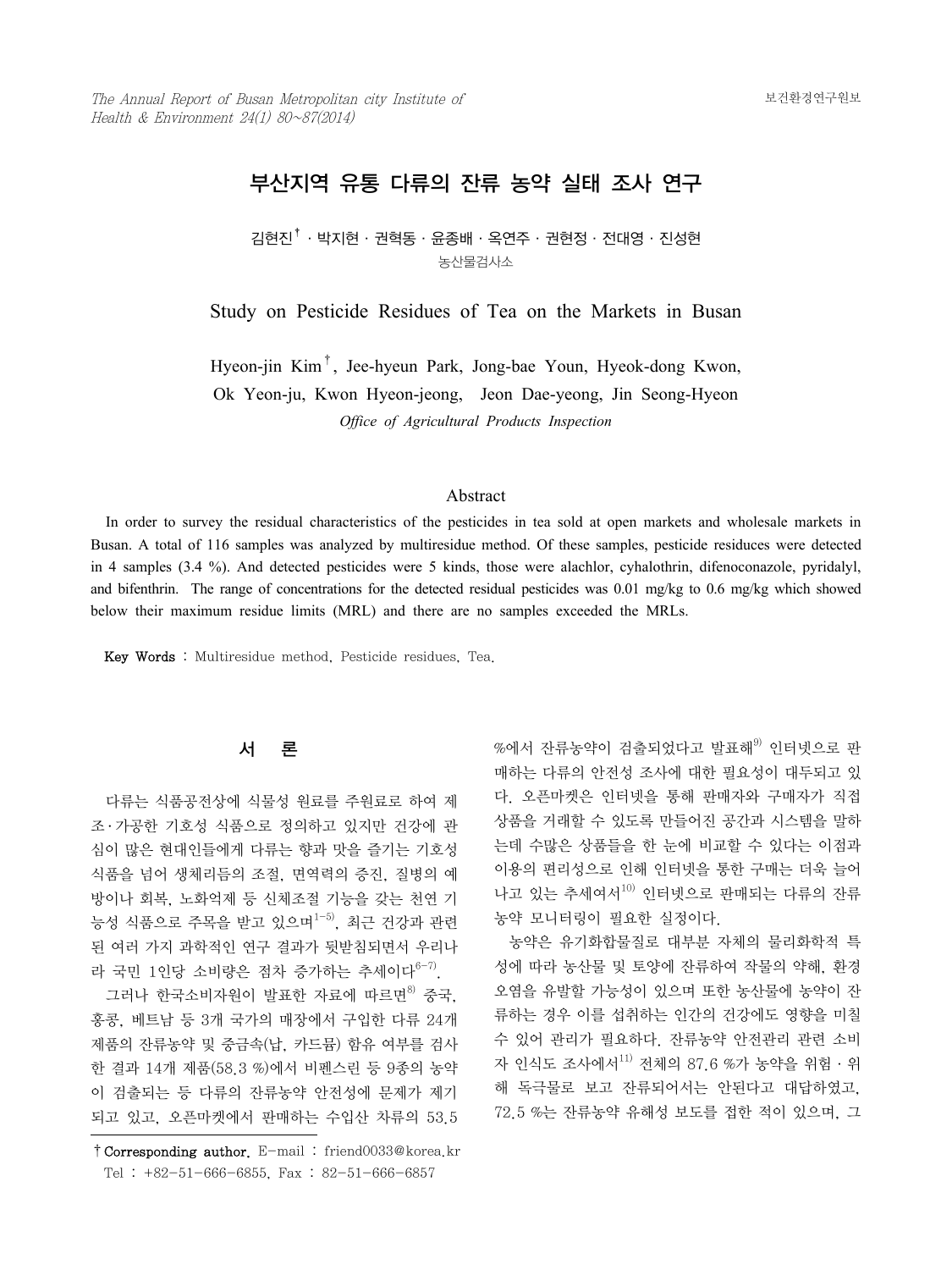유해성에 대해 대부분 믿거나 불안해 한 경험이 있는 사 람은 84.4 %이었다는 결과로 보아 국민의 잔류농약에 대 한 관심과 불안감이 크다는 것을 알 수 있다.

 현재 농산물에 대한 잔류농약 기준은 441종이 설정되 어 있으며, 차에 대한 기준은 39종이 마련되어 있다. 다 류는 신선농산물과는 달리 물에 침출 또는 희석하여 바로 음용하는 경우가 대부분이므로 농약을 저감화 하기가 어 렵고, 또한 제조과정에서 수분함량의 변화가 발생하므로 수분함량 보정치를 적용하는데 이 때문에 실제 검출된 값 과 보정된 값에 차이가 생길 수 있어 잔류농약실태를 파 악하는 것이 중요할 것으로 생각된다.

 이에 본 연구에서는 부산지역 대형유통점과 오픈마켓 에서 판매되는 다류 116품목에 대해 다종농약다성분 분 석법으로 동시분석이 가능한 210종의 농약에 대한 분석 을 수행하여 그 잔류실태의 파악하고 다류의 안전성에 관 한 기초자료를 제공하고자 한다.

## 재료 및 방법

#### 검사대상

 2014년 1월부터 12월까지 부산지역 대형 유통점과 오 픈마켓에서 유통되고 있는 다류 116건에 대해 농약 잔류 량 검사를 실시하였으며, 다류의 유형별로는 침출차가 96 건, 고형차 12건, 그리고 액상차가 8건이었다.(표 1)

#### 시약 및 표준품

 시료의 전처리에 사용한 acetonitrile, acetone, n-hexane 및 dichloromethane 용매는 Merck (Germany)사의 GC분석용 시약을 사용하였고, 무수 Na2SO4, NaCl, NH4Cl 은 Merck (Germany)사의 분석 용 시약을 사용하였다. 정제 칼럼은 Waters (Ireland)사 의 florisil Sep-Pak cartridges 및 NH2 cartridges를 사용하였다. 농약표준품은 식품의약품안전처로부터 분양 받은 표준원액을 사용하였고, 표준용액은 각각의 농약표 준원액에 acetone, n-hexane 및 acetonitrile 로 희석 하여 분석기기 검출 적정 농도로 맞추어 사용하였다. 농 약 분석대상 항목은 GC분석농약 164종, LC 분석농약 46 종을 대상으로 하였다.(표 2, 3.)

#### 농약 잔류량 분석

기본적으로 전처리는 식품공전의 제9. 일반시험법의

4. 식품 중 잔류농약 분석법 4.1.1 검체와 4.1.2.2 다종 농약다성분 분석법을 따랐다.

 검체 20 g을 정밀히 달아 물 80 mL를 넣어 2시간 방치 한 후 아세토니트릴 100 mL를 넣고 혼합추출분쇄기로 2~3분간 균질화하였다. 이를 여지가 깔려있는 부흐너깔 때기로 감압여과하고, 여액을 염화나트륨 15 g이 들어있 는 500 mL 분액깔때기에 옮기고 마개를 막은 후 심하게 흔들어 층이 완전히 분리될 때까지 정치하였다. 아세토니 트릴층을 무수황산나트륨에 통과시켜 탈수한 후 별도의 아세토니트릴을 가하여 최종 부피가 100 mL가 되게 하 고 아세토니트릴층 40 mL를 각각 취하고 40 ℃ 이하 수 욕상에서 감압농축하여 용매를 날린 후 이 잔류물을 20 % 아세톤 함유 헥산 4 mL로 용해하고, 액체크로마토그 래프 분석 대상 농약은 1 % 메탄올 함유 디클로로메탄 4 mL로 용해하였다.

 기체크로마토그래프 분석을 위해 미리 플로리실 카트 리지에 헥산 5 mL를 유출하여 버리고, 이 카트리지에 20 % 아세톤 함유 헥산 5 mL를 위와 같은 방법으로 유출하 여 버려 활성화시켰다. 이어서 20 % 아세톤 함유 헥산 4 mL에 녹인 액을 카트리지 상단에 넣고 용출시켜 시험관 에 받은 후 다시 20 % 아세톤 함유 헥산 5 mL를 용출하 여 동일 시험관에 모아 40 ℃ 이하 수욕상에서 용매를 날 려 보낸 후 20% 아세톤 함유 헥산 1mL에 녹여 맴브레인 필터(PTFE 0.45 μm)로 여과하여 시험용액으로 사용하 였다.

 액체크로마토그래프 분석용액은 미리 아미노-프로필 카트리지에 디클로로메탄 5 mL를 유출하여 버리고, 이어 서 1 % 메탄올 함유 디클로로메탄 4 mL에 녹인 액을 카 트리지 상단에 넣고 용출시켜 시험관에 받았다. 1 % 메 탄올 함유 디클로로메탄 7 mL를 유출하여 동일 시험관에 합쳐 40 ℃ 이하 수욕상에서 질소 또는 공기를 낮은 유속 으로 통과시키면서 용매를 날려 보낸 후 아세토니트릴 1mL에 녹여 맴브레인 필터(PTFE 0.22 μm)로 여과하여 시험용액으로 하였다.

 분석장비는 GC/MSD [Mass selective Detector, Agilenet (HP)사, USA] 및 UPLC로 농약 검출여부 확인 하였고 GC/ECD․ NPD[Electron Capture Detector, Agilenet (Technology)사, USA]로는 정량 분석하였다. 분석조건은 표 4, 5와 같다.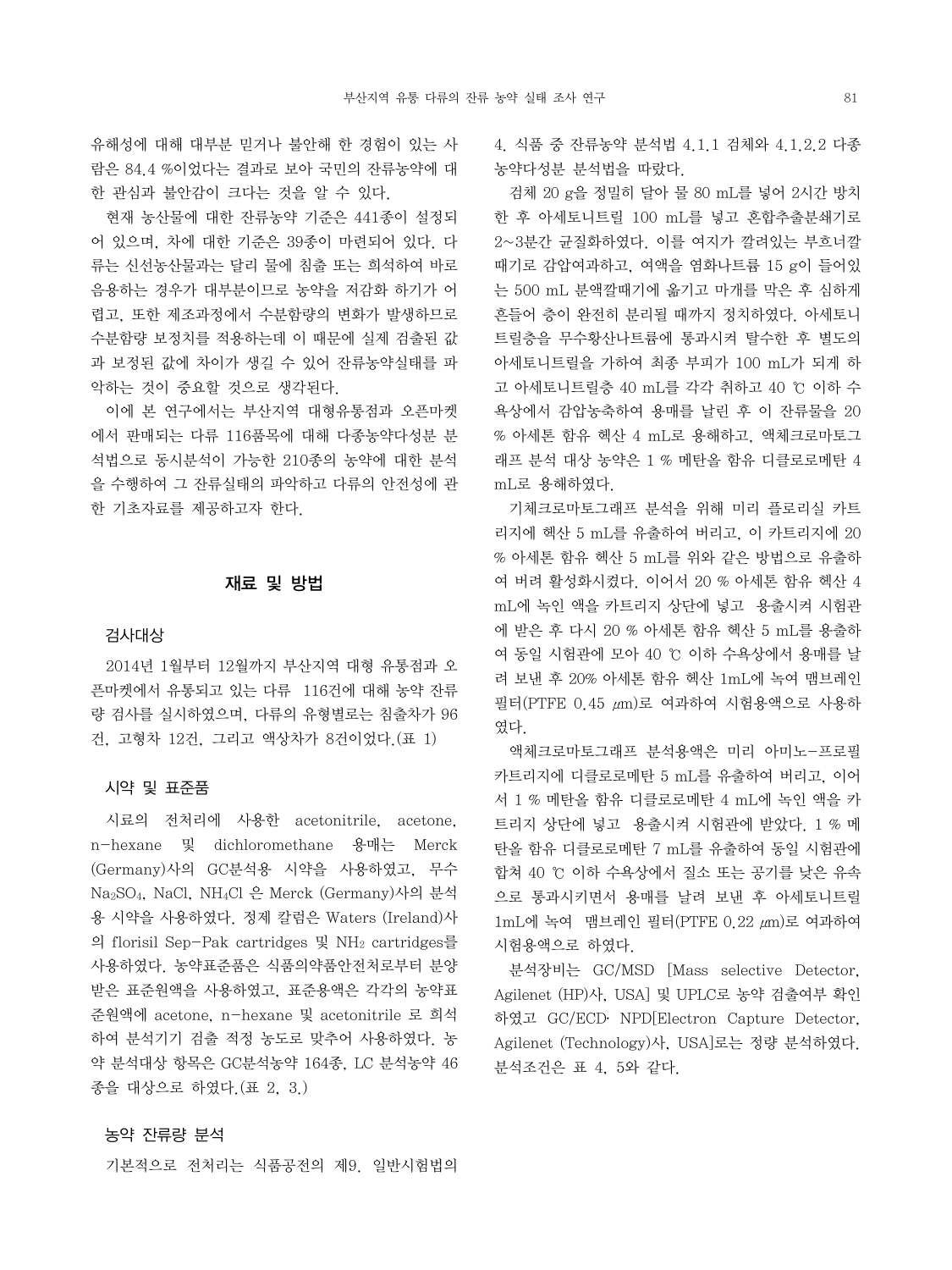|  |  | Table 1. Classification of teas by type |  |  |  |  |
|--|--|-----------------------------------------|--|--|--|--|
|--|--|-----------------------------------------|--|--|--|--|

| Name of Teas                                    | Leached Tea    | Tea Powder       | Liguid Tea       |
|-------------------------------------------------|----------------|------------------|------------------|
| Oryza sativa L.                                 | 13             | $\Omega$         | $\Omega$         |
| Zea mays L.                                     | 11             | 0                | $\Omega$         |
| Fagopyrum esculentum Moench                     | 11             | $\left( \right)$ | 0                |
| Elaeagnus umbellata var.coreanaLev.             | 9              | $\left( \right)$ | 0                |
| Camellia sinensia                               | 9              | $\left( \right)$ | 0                |
| Chrysanthemum morifolium Ramat.                 | 7              | $\left( \right)$ | $\Omega$         |
| Diospyros kaki Thunb.                           | 5              | $\left( \right)$ | 0                |
| Rosa hybrida HORT                               | 4              | $\left( \right)$ | 0                |
| Zea mays L.                                     | 4              | $\left( \right)$ | 0                |
| llex paraguariensis                             | 3              | $\left( \right)$ | 0                |
| Senna tora (L.) Roxb.                           | 3              | $\Omega$         | 0                |
| Jasminum officinalis                            | 2              | 0                | $\Omega$         |
| Hydrangea serrata Seringe                       | $\sqrt{2}$     | 0                | 0                |
| Mentha piperita                                 | $\mathbf{1}$   | 0                | 0                |
| Phaseolus vulgaris var.humilis Alef.            | 1              | $\left( \right)$ | 0                |
| Matiricaria recutita Rehmannaia                 | 1              | 0                | 0                |
| Ginkgo biloba L.                                | 1              | $\left( \right)$ | 0                |
| Citrus junos Siebold ex Tanaka                  | 1              | 0                | 2                |
| Nelumbo nucifera                                | 1              | $\left( \right)$ | 0                |
| Taraxacum platycarpum Dahlst                    | 1              | $\left( \right)$ | 0                |
| Aspalathus Lineara                              | 1              | $\left( \right)$ | 0                |
| Rosa canina                                     | 1.             | $\left( \right)$ | $\left( \right)$ |
| Rosmarinus officinalis L.                       | 1              | $\left( \right)$ | 0                |
| Lavandula angustifolia Mill.                    | 1              | 0                | 0                |
| Eucommia ulmoides Oliv.                         | 1              | 0                | $\theta$         |
| Zizyphus jujuba Mill. (Leaves)                  | 1              | $\left( \right)$ | 0                |
| Zizyphus jujuba Mill.                           | 0              | 4                | 2                |
| Camellia sinensia (milled green tea)            | 0              | 4                | 0                |
| Lindera obtusiloba Blume                        | $\Omega$       | 2                | 1                |
| Coix lacryma-jobi var.mayuen (Rom.Caill.) Stapf | 0              | 1                | $\Omega$         |
| Punica granatum L.                              | 0              | 1                | 0                |
| Chaenomeles sinensis (Thouin) Koehne            | 0              | $\Omega$         | 2                |
| Citrus xlimonia Osbeck                          | $\overline{O}$ | $\theta$         | 1                |
| 116                                             | 96             | 12               | $8\,$            |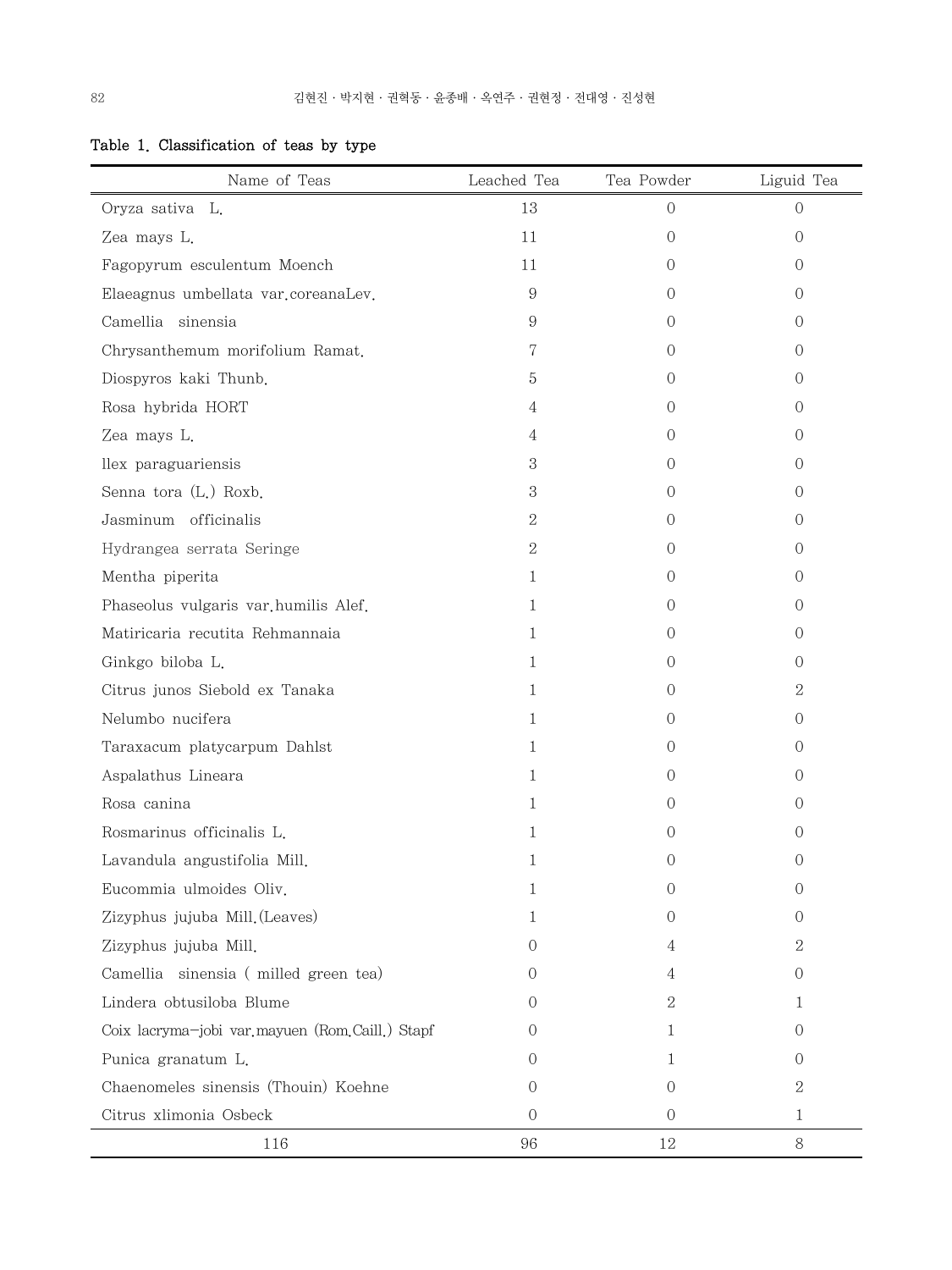| Acrinathrin         | Dimethenamid                                           | Hexachlorobenzene | Phosphamidone            |
|---------------------|--------------------------------------------------------|-------------------|--------------------------|
| Alachlor            | Dimethoate                                             | Hexaconazole      | Picolinafen              |
| Aldrin              | Dimethylvinphos                                        | Imazalil          | Picoxystrobin            |
| Anilofos            | Diniconazole                                           | Indanofan         | Pirimicarb               |
| Ametryn             | Dinocap                                                | Indoxacarb        | Pirimiphos-ethyl         |
| Azinphos-methyl     | Diphenamid                                             | Iprobenfos        | Pirimiphos-methyl        |
| Bifenthrin          | Diphenylamine                                          | Iprodione         | Probenazole              |
| Bitertanol          | Dithiopyr                                              | Iprovalicarb      | Prochloraz               |
| Bromacil            | Edifenphos                                             | Isazofos          | Procymidone              |
| Bromopropylate      | Endrin                                                 | Isofenphos        | Profenofos               |
| Bupirimate          | <b>EPN</b>                                             | Isoprothiolane    | Propamocarb              |
| Buprofezin          | Esprocarb                                              | Kresoxim-methyl   | Propiconazole            |
| Cadusafos           | Ethion                                                 | Malathion         | Propisochlor             |
| Captafol            | Ethoprophos                                            | Mecarbam          | Prothiofos               |
| Captan              | $\alpha$ ,<br>$\beta$ ,<br>$\gamma$ ,<br>$\delta$ –BHC | Mefenacet         | Pyraclofos               |
| Carbophenothion     | $\alpha$ , $\beta$ , Endosul<br>fan–sulfate            | Mefenpyr-diethyl  | Pyrazophos               |
| Chinomethionat      | Etoxazole                                              | Mepanipyrim       | Pyridaben                |
| Chlorfenapyr        | Etrimfos                                               | Mepronil          | Pyridalyl                |
| chlorfluazuron      | Fenamidone                                             | Metalaxyl         | Pyrimidifen              |
| Chlorobenzilate     | Fenarimol                                              | Metconazole       | Pyriminobac-methyl       |
| Chlorothalonil      | Fenazaquin                                             | Methidathion      | Quintozene               |
| Chlorpyrifos        | Fenhexamid                                             | Methoxychlor      | Simeconazole             |
| Chlorpyrifos-methyl | Fenitrothion                                           | Metrafenone       | Tebuconazole             |
| Cyflufenamid        | Fenobucarb                                             | Molinate          | Tebufenpyrad             |
| Cyhalothrin         | Fenoxanil                                              | Myclobutanil      | Tebufos                  |
| Cypermethrin        | Fenoxycarb                                             | Nitrapyrin        | Tebupirimfos             |
| Cyproconazole       | Fenpropathrin                                          | Nonachlor         | Tefluthrin               |
| Cyprodinil          | Fenthion                                               | Nuarimol          | Terbutylazine            |
| <b>DDT</b>          | Fenvalerate                                            | Ofurace           | Tetradifon               |
| Deltamethrin        | Fipronil                                               | Oxadiazone        | Thiazopyr                |
| Diazinon            | Flonicamid                                             | Oxadixyl          | Thifluzamid              |
| Dichlobenil         | Fluazinam                                              | Paclobutrazole    | Thiometon                |
| Dichlofluanid       | Fludioxonil                                            | Parathion         | ${\rm Tolclofos-methyl}$ |
| Dichlorvos          | Flusilazole                                            | Parathion-methyl  | Tolylfluanid             |
| Dicloran            | Flusulfamide                                           | Penconazole       | Triadimefon              |
| Dicofol             | Flutolanil                                             | Pendimethalin     | Triazophos               |
| Dieldrin            | Folpet                                                 | Permethrin        | Triflumizole             |
| Diethofencarb       | Fosthiazate                                            | Phenthoate        | Triflurarin              |
| Difenoconazole      | Fthalide                                               | Phorate           | Uniconazole              |
| Diflufenican        | Furathiocarb                                           | Phosalone         | Vinclozoline             |
| Dimepiperate        | Heptachlor                                             | Phosmet           | Zoxamide                 |

## Table 2. List of pesticides analyzed by GC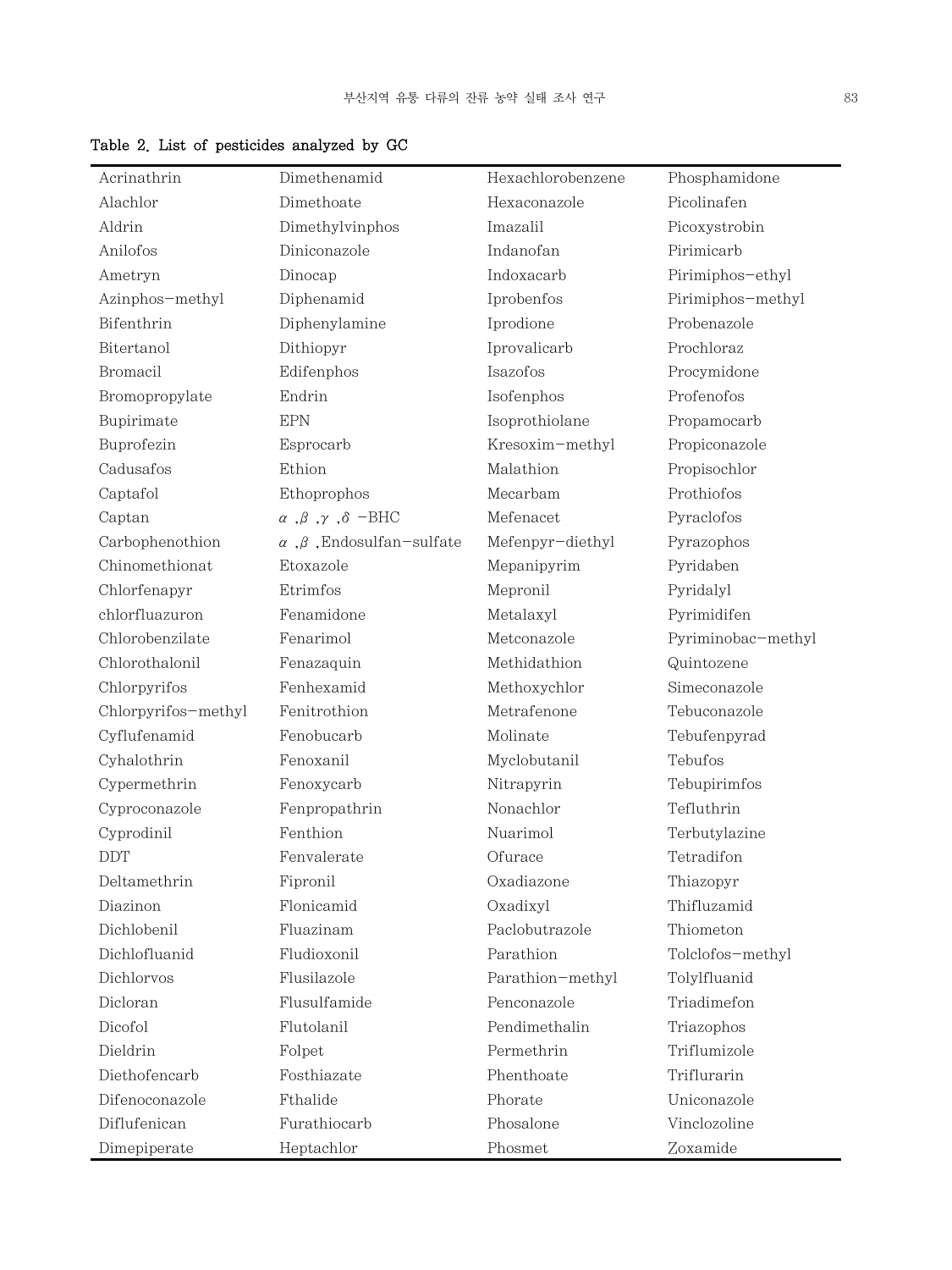| Acetamiprid     | Dimethomorph    | Methabenzthiazuron | Tebufenozide       |
|-----------------|-----------------|--------------------|--------------------|
| Azoxystrobin    | Ethaboxam       | Methomyl           | Teflubenzuron      |
| <b>Boscalid</b> | Ethofenprox     | Methoxyfenozide    | Thiacloprid        |
| Carbaryl        | Fenpyroximate   | Novaluron          | Thiamethoxam       |
| Carbendazim     | Fluacrypyrim    | Oxaziclomefon      | Thiophanate-methyl |
| Carbofuran      | Flufenacet      | Pencycuron         | Tiadinil           |
| Carbosulfan     | Flufenoxuron    | Pyraclostrobin     | Tricyclazole       |
| Chlorotoluron   | Fluguinconazole | Pyrazolate         | Trifloxystrobin    |
| Clothianidin    | Forchlorfenuron | Pyrimethanil       | Imidacloprid       |
| Cyazofamid      | Imibenconazole  | Pyriproxyfen       | Fluvalinate        |
| Cymoxanil       | Isoproturon     | Spirodiclofen      |                    |
| Diflubenzuron   | Lufenuron       | Spiromecifen       |                    |

Table 3. List of pesticides analyzed by LC

|  |  | Table 4. Operating conditions of GC (MSD / ECD / NPD) for residue analysis of pesticides |  |  |  |  |  |  |  |  |  |  |  |
|--|--|------------------------------------------------------------------------------------------|--|--|--|--|--|--|--|--|--|--|--|
|--|--|------------------------------------------------------------------------------------------|--|--|--|--|--|--|--|--|--|--|--|

|                              | MSD<br>GC.                                                                                                                            | GC / ECD                          | NPD <sup>1</sup><br>$GC$ /    |
|------------------------------|---------------------------------------------------------------------------------------------------------------------------------------|-----------------------------------|-------------------------------|
|                              | Agilent 6890N GC / 5973i MSD                                                                                                          | Agilent 6890N GC                  | Agilent 6890N GC              |
| Instruments                  |                                                                                                                                       |                                   |                               |
|                              | HP-5MS 30 m $\times$ 0.25 mm $\times$ 0.25 μm HP-5 30 m $\times$ 0.25 mm $\times$ 0.25 μm HP-5 30 m $\times$ 0.25 mm $\times$ 0.25 μm |                                   |                               |
| Column                       |                                                                                                                                       |                                   |                               |
|                              | 120 °C $(1 \text{ min})$                                                                                                              | 80 °C $(2 \text{ min})$           | 80 °C $(2 \text{ min})$       |
|                              | $5 \text{°C/min}$                                                                                                                     | $5 \degree$ C/min                 | $5 \text{°C/min}$             |
| Oven                         | $200 \text{ °C} (1 \text{ min})$                                                                                                      | 120 °C $(5 \text{ min})$          | 120 °C $(5 \text{ min})$      |
|                              | $5 \text{°C/min}$                                                                                                                     | 7 °C/min                          | 7 $\degree$ C/min             |
|                              | 270 °C $(10 \text{ min})$                                                                                                             | $250$ °C (0 min)                  | $250$ °C (0 min)              |
|                              |                                                                                                                                       | 7 °C/min                          | $\frac{7}{2}$ $\degree$ C/min |
|                              |                                                                                                                                       | $280 \text{ °C} (10 \text{ min})$ | 280 °C $(10 \text{ min})$     |
| Injector(Inlet) Temp.        | $250$ °C                                                                                                                              | $260$ °C                          | $260$ °C                      |
| $\text{Detector}(Aux)$ Temp. | Source $: 230$ °C                                                                                                                     |                                   |                               |
|                              | Quad. $: 150$ °C                                                                                                                      | $ECD: 280$ r                      | $NPD: 325$ °C                 |

## Table 5. Operating conditions of UPLC for residue analysis of pesticides

| $HPLC-UVD$ ( $\lambda$<br>range 210 nm $\sim$ 400 nm) |            |                            |                                                                                      |  |  |  |  |
|-------------------------------------------------------|------------|----------------------------|--------------------------------------------------------------------------------------|--|--|--|--|
| Column                                                |            |                            | Water Acquity UPLC <sup>TM</sup> BEH C18 1.7 $\mu$ m(2.1×100 mm) Temperature : 30 °C |  |  |  |  |
| Mobile Phase                                          |            | A:Water<br>B: Acetonitrile |                                                                                      |  |  |  |  |
| Flow rate                                             |            | $0.3$ mL/min               |                                                                                      |  |  |  |  |
| Inj. Vol                                              |            | $3 \mu L$                  |                                                                                      |  |  |  |  |
| Gradient                                              | Time (min) | A $(\%)$                   | $(\%)$<br>B                                                                          |  |  |  |  |
|                                                       | O          | 95                         | 5                                                                                    |  |  |  |  |
|                                                       | 3          | 85                         | 15                                                                                   |  |  |  |  |
|                                                       |            | 70                         | 30                                                                                   |  |  |  |  |
|                                                       | 5          | 55                         | 45                                                                                   |  |  |  |  |
|                                                       |            | 40                         | 60                                                                                   |  |  |  |  |
|                                                       | 9          | 10                         | 90                                                                                   |  |  |  |  |
|                                                       | 15         | 95                         | 5                                                                                    |  |  |  |  |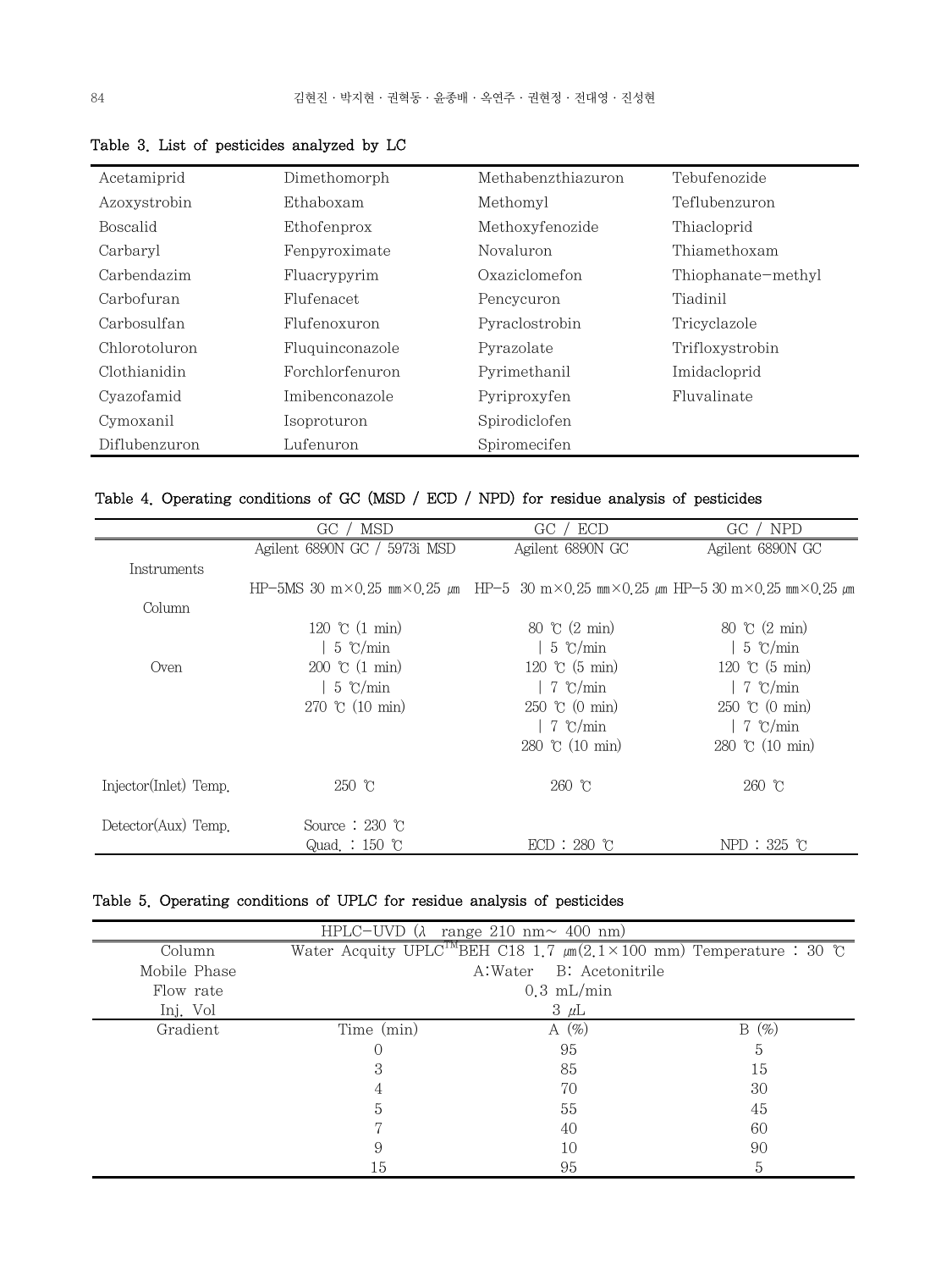#### 판정기준

 농산물 중 잔류농약 검출 시 판정은 식품의약품안전처 고시 농약잔류허용기준에 준하였다. 다만 해당 농약에 대한 기준이 설정되어 있지 아니할 경우 판정에 대한 잠 정 기준은 아래와 같이 행하였다.

- 1) CODEX 기준 적용
- 2) 1)항에 적용되지 않을 경우 유사농산물(대분류 및 소분류)의 최저 기준을 적용
- 3) 1),2)항에 적용되지 않을 경우 우리나라 농약 잔류 허용기준 중 해당 농약의 최저기준

가공식품의 잔류농약 잠정기준 적용

 우리나라의 농약잔류허용기준 중 기준이 설정되어 있 지 아니한 가공식품 중 농약 검출

- 적·부 판정에 대한 기준은 다음과 같이 한다.
- 1) CODEX 기준 적용
- 2) 원료식품의 잔류허용기준 범위이내에서 잔류를 허 용할 수 있다. 즉, 원료의 함량에 따라 원료 농산물 및 축산물의 기준을 적용하고, 건조 등의 과정으로 인하여 수분 함량이 변화된 경우는 수분 함량을 고 려하여 적용한다.

## 결과 및 고찰

#### 유형별 잔류농약 검출현황

2014년 1월부터 12월까지 시중에 유통되고 있는 다류 116건 중 4건(3.4 %)에서 잔류농약이 검출되었다. 잔류 농약이 검출된 다류는 감잎차, 민들레차, 마테차, 녹차 각 1건으로 모두 침출차였다. 검사대상 시료 중 침출차는 총 96건으로 4.1%에서 농약이 잔류하고 있는 것으로 나 타났고, 이는 2013년에 발표한 식용꽃차를 대상으로 한 연구결과와 유사한 수준이었다<sup>12)</sup>. 그 외 고형차와 액상차 에서는 잔류농약이 검출되지 않았으며 유기농 13건 또한 표시위반 제품은 없었다.

#### 원산지별 잔류농약 검출현황

대상 시료 중 국내산 66건 중 3건(4.5 %)에서 잔류농약 이 검출되었고, 수입산 50건 중 1건(2.0 %)에서 잔류농약 이 검출되었다. 앞서 언급한 소비자안전센터에서 발표한 수입산 차류 농약잔류 및 중금속 함량 실태조사에서는 수 입산 다류 총 30개 제품 중 16개 제품(53.3 %)에서 고독 성의 트라이아조포스(triazophos) 등 13종의 농약성분이 검출된다고 보고한 바 있으며, 광주광역시가 2011년에 열매차를 대상으로 한 연구에서 역시 수입산에서 잔류농 약 검출률이 더 높았다<sup>13)</sup>. 하지만 이번 연구에서는 아르 헨티나산 마테차에서만 difenoconazole이 검출되어(표 6), 국내산 다류에서의 검출률이 더 높아 기존의 보고와 는 상이한 결과를 보였다. 수입산 다류 뿐만 아니라 국내 산에 대한 지속적인 모니터링이 필요할 것으로 생각된다.

### 유통경로별 잔류농약 검출현황

유통경로별로는 대형유통점에서 판매되고 있는 71건 중 1.4 %인 1건에서 잔류농약이 검출되었고, 오픈마켓에 서 구매한 시료는 45건으로 이 중 6.7 %인 3건에서 잔류 농약이 검출되어 오픈마켓에서 판매되고 있는 다류에서 검출률이 더 높은 것을 알 수 있었는데, 이는 한국소비자 원이 2012년 발표한 수입산 차류 농약잔류 및 중금속 함 량 실태조사에서 오픈마켓을 통해 판매중인 수입산 차류 총 30개 제품 중 16개 제품(53.3 %)에서 농약성분이 검

|  |  |  |  |  | Table 6. Number of samples according to country of origin |  |  |  |  |
|--|--|--|--|--|-----------------------------------------------------------|--|--|--|--|
|--|--|--|--|--|-----------------------------------------------------------|--|--|--|--|

| Nation   |                        | No. of samples | No. of pesticide<br>detected samples |
|----------|------------------------|----------------|--------------------------------------|
| Domestic | The republic of Korea  | 66             | 3                                    |
|          | China                  | 38             |                                      |
|          | The Argentine Republic | 3              |                                      |
| Imported | South Africa           |                |                                      |
|          | The united state       | 3              |                                      |
|          | Croatia                |                |                                      |
|          | Morocco                |                |                                      |
|          | France                 |                |                                      |
|          | Sum                    | 116            |                                      |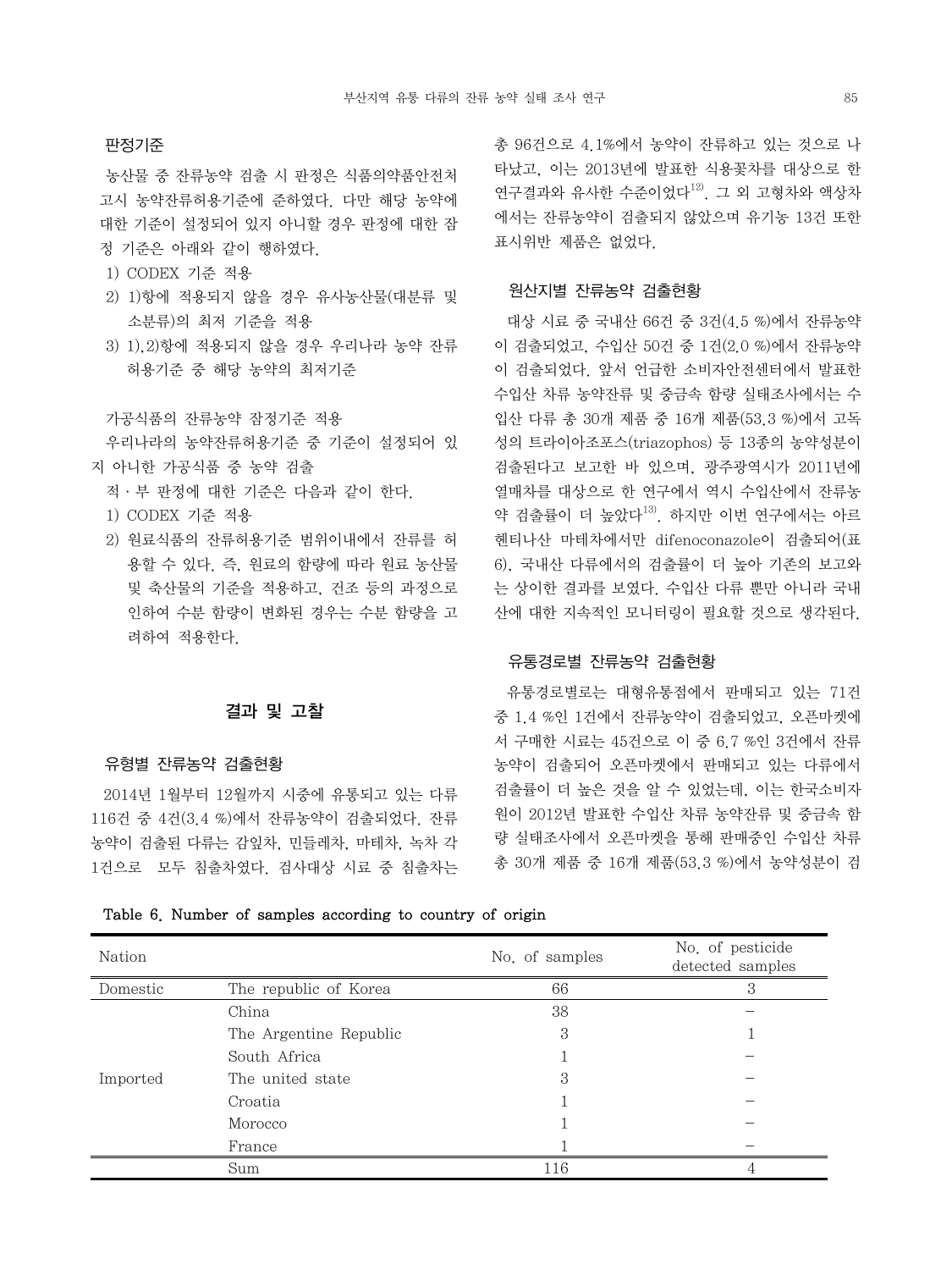출된다는 보고와 더불어 오픈마켓에서 판매되는 다류의 안전성에 대한 모니터링 강화의 필요성을 확인시켜주는 결과라 생각된다.

## 검출농약 현황

유통 다류 116건 중 4건에서 총 5종류의 농약이 검출되 었다. 검출농약을 살펴보면 alachlor 0.11 mg/kg, cyhalothrin 0.07 mg/kg, difenoconazole 0.38 mg/kg, pyridalyl 0.20 mg/kg, Bifenthrin 0.02 mg/kg이었다. 2009년 식품의약품안전처에서 발표한 연 구결과에서 국내산 녹차의 100건 중 22건이 검출되었는데 검출된 농약성분은 bifenthrin, chlorpyrifos, dicofol, EPN, chlorfenapyr, tebuconazole, cyhalothrin, difenoconazole, tebufenpyrad으로 9종이었고, 이 중 bifenthrin, cyhalothrin, difenoconazole 은 본 연구에 서도 검출되었다. 또한 2005년 소비자 보호원이 "차(茶) 류의 안전성 조사<sup>" 14)</sup>에서 조사대상 59개 품목 중 10개 품 목의 시료에서 cypermethrin, endosulfan, chlorfenapyr, halfenprox, bifenthrin, cyhalothrin이 검출되었다고 보고한 바 있는데 역시 이번 실험에서와 같은 bifenthrin 과 cyhalothrin이 검출되어 다류에 빈번히 사용되는 농 약임을 알 수 있었다.

Bifenthrin과 cyhalothrin은 pyrethroid계 살충제이 다. 이들 농약성분은 농약관리법15) 농약, 농약활용기자재 및 원제의 표시기준상 살충제 작용기작별 분류 기준 중에 Na 통로 조절에 속하며, bifenthrin은 경구 독성이 보통 독성, 어독성 Ⅰ급 맹독성이며 부작용으로는 오심, 구토, 설사, 복통, 피부화상, 호흡관란, 눈작용등이 있으며, cyhalothrin의 경증 부작용 증상은 전신권태감, 근연축, 가벼운 운동실조, 중증은 흥분, 수족의 떨림, 타액분비 과 다, 심한 증상으로는 간헐적 경련, 호흡곤란 등이 있다고 보고되고 있다16~17).

이들 농약성분은 적용대상 작물에 차가 포함되어있고, 기준역시 마련되어 있다. 하지만 차는 동백나무과 (Theaceae) 카멜리아 시넨시스(Camellia sinensis)의 싹이나 잎을 가공한 것으로 녹차(Green tea) 등의 비발효 차(non-fermented tea), 우롱차(Oolong tea) 등의 반 발효차(semi-fermented tea), 홍차(Black tea) 등의 발 효차(fermented tea)로 한정하고 있는 바 cyhalothrin 이 검출된 감잎차의 경우 식품의 기준 및 규격에 별도의 잔류허용기준이 없어 해당 농약의 최저 기준인 0.02 mg/kg이 이 그 기준이 된다. 하지만 침출차의 경우 일 반 신선 농산물과는 달리 건조의 과정을 거치기 때문에 수분함량의 보정치를 적용해야 한다. 농산물과 다류의 수 분함량 보정치를 추가적으로 계상하여 살펴보면 alachlor 0.02 mg/kg(기준 0.05 mg/kg), cyhalothrin 0.01 mg/kg(기준 0.02 mg/kg), difenoconazole 0.05 mg/kg(기준 0.05 mg/kg), pyridalyl 0.04 mg/kg(기 준 0.05 mg/kg), bifenthrin 0.01 mg/kg(기준 3.0 mg/kg)이었다.(표 7) 위의 결과에서 알 수 있듯이 다류 의 경우 실제 검출된 값과 보정된 값이 왜곡되는 경우가 많으므로 모니터링을 통해 빈번하게 검출되는 농약성분의 경우 그 기준을 추가로 설정하는 것이 소비자의 안전 확 보를 위해 필요할 것으로 여겨진다.

Alachlor는 chloroacetamide계 제초제로 초장쇄 지방 산 합성저해를 통한 세포분열 저해가 작용기작으로 알려 져 있으며 적용대상작물로는 콩, 옥수수, 딸기 등이 있고, difenoconazole은 triazole계 살균제, pyridalyl은 감귤, 고추, 배추 등에 사용하는 살충제로 이번 실험 검출된 농 약은 살충제가 3종, 살균제가 1종, 제초제 1종임을 알 수 있었다.

다류는 다른 신선농산물과는 달리 물에 침출 또는 희석 하여 바로 음용하는 경우가 대부분이므로 농약의 잔류수 준이 기준이하라 할지라도 지속적인 모니터링이 필요하다

| Tea                                        | Pesticide      | Actual<br>detection range<br>(mg/kg) | Modified<br>detection range<br>(mg/kg) | <b>MRL</b><br>(mg/kg) |
|--------------------------------------------|----------------|--------------------------------------|----------------------------------------|-----------------------|
|                                            | alacholr       | 0.11                                 | 0.02                                   | 0.05                  |
| Diospyros kaki Thunb.                      | cyhalothrin    | 0.07                                 | 0.01                                   | 0.02                  |
| Taraxacum platycarpum<br>Dahlst(dandelion) | difenoconazole | 0.38                                 | 0.05                                   | 0.05                  |
| llex paraguariensis                        | pyridalyl      | 0.38                                 | 0.04                                   | 0.05                  |
| Camellia sinensia                          | bifenthrin     | 0.02                                 | 0.01                                   | 3.0                   |

#### Table 7. Detected pesticide residues in teas